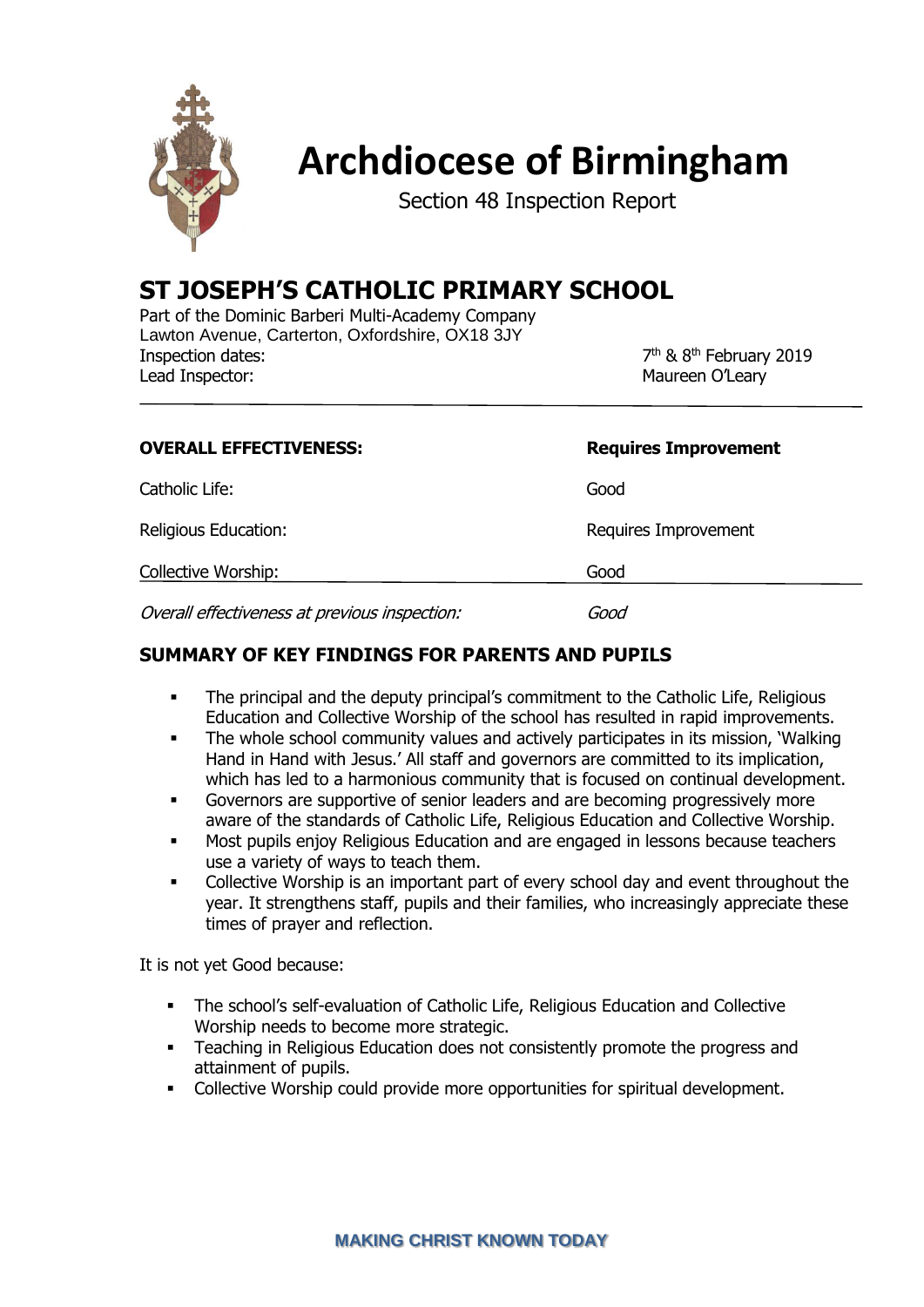### **FULL REPORT**

#### **What does the school need to do to improve further?**

- Develop the strategic monitoring and evaluation of Catholic Life, Religious Education and Collective Worship. Focus on key areas of improvement such as the pupils' understanding of vocation.
- **Effectively use learning outcomes, from the 'Learning and Growing as People of God'** strategy, to plan lessons and assess pupils' achievement.
- Improve the quality of teacher feedback to pupils in Religious Education.
- Increase the opportunities for spiritual development during Collective Worship.

# **THE CATHOLIC LIFE OF THE SCHOOL**

| The quality of the Catholic Life of the school.                                                                   | Good   |
|-------------------------------------------------------------------------------------------------------------------|--------|
| The extent to which pupils contribute to and benefit from the Catholic<br>Life of the school.                     | Good   |
| The quality of provision for the Catholic Life of the school.                                                     | Good   |
| How well leaders and governors promote, monitor and evaluate the<br>provision of the Catholic Life of the school. | l Good |

### **The extent to which pupils contribute to and benefit from the Catholic Life of the school.**

#### **The quality of provision for the Catholic Life of the school.**

- **EXECT:** Staff have a good understanding of the mission and intent of the school, which they have effectively shared with pupils. Pupils not only value and appreciate this mission and intent but also try to live it out in their lives at home and at school. For example, one pupil explained that the school teaches her, "To believe in myself and be myself because that is what God taught me and made me to be."
- **•** Through the comprehensive use of the Catholic Schools' Pupil Profile (CSPP) and the virtues it promotes, pupils are able to explain confidently how they try to live as a faith-filled community. They feel that the virtues, such as 'Compassionate & Loving' and 'Eloquent & Truthful', shape their thoughts and actions. Consequently, the behaviour of pupils is good.
- The environment has undergone a transformation so that it now truly celebrates and promotes the Catholic Life. Vibrant displays in communal areas and classrooms remind everyone that this is a faith community.
- Staff respond positively to the high level of pupils that move in and out of the school (due to its close proximity to RAF Brize Norton). There is a clear focus on promoting a very nurturing community.
- **•** The recently appointed SENCO provides excellent support for pupils and families, using a variety of strategies, which involves collaboration with other schools and agencies (including liaising with the RAF). She helps vulnerable pupils, such as those with special educational needs and/or disabilities (SEND) and service children, to feel fully included in the school.
- During the school year, all pupils give generously to charity fundraising and support their local community through a number of events. In turn, the local community of Carterton values the school.
- Many pupils actively contribute to the Catholic Life of the school through their membership of the choir, play leaders, prefects, learning council, school council and as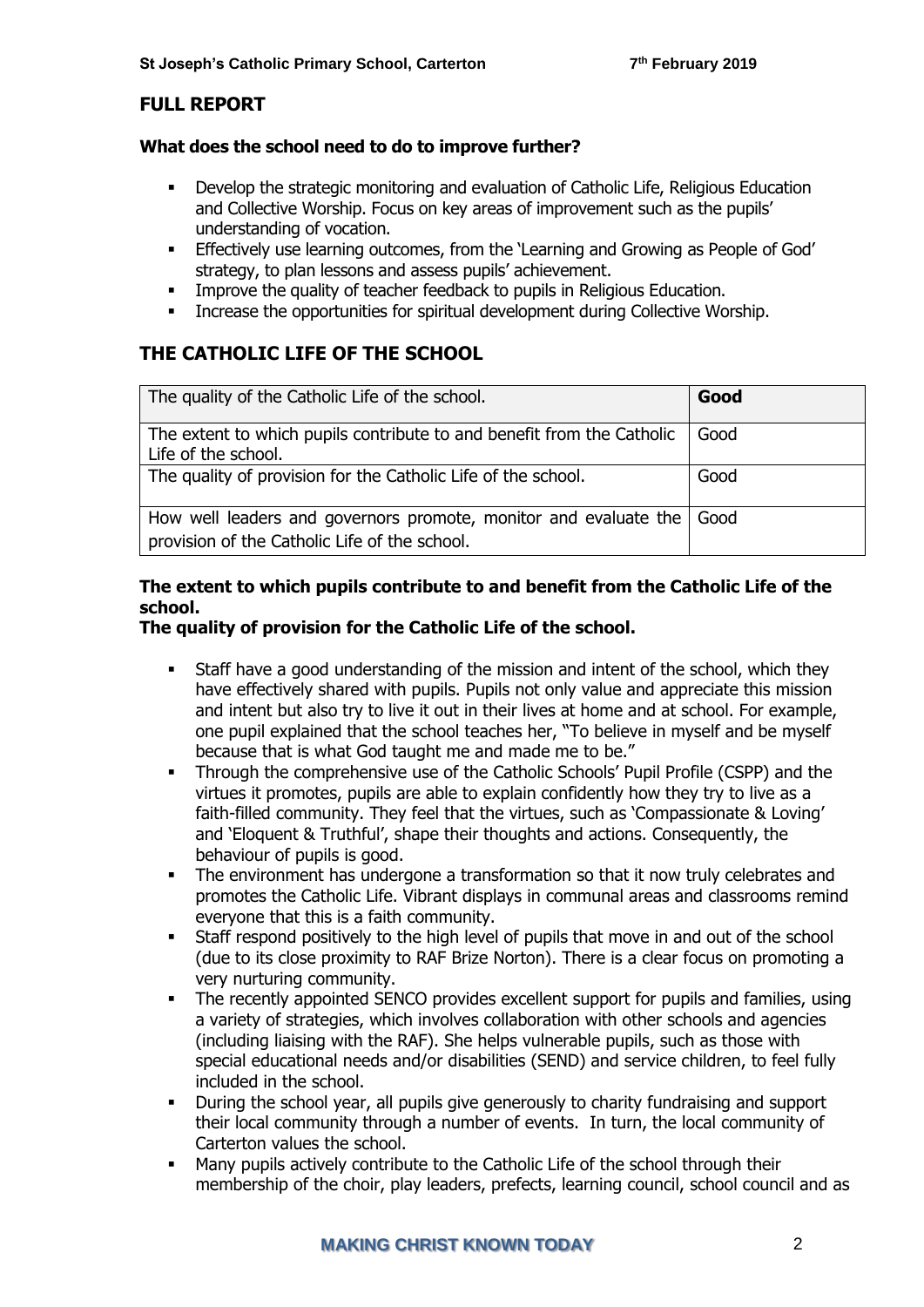#### **St Joseph's Catholic Primary School, Carterton 7**

Catholic ambassadors. They appreciate how school leaders ask for their opinions and listen to their ideas about ways to improve Catholic Life.

- **•** The newly formed Mini Vinnies group are now taking a leading role in fundraising for charities. Working with the parish St Vincent de Paul Society, they organised a successful collection for a Christmas charity and have served lunch to the sick of the parish. They wear their Mini Vinnies badge with pride.
- Through their service to others, both in and out of school, pupils are growing in their understanding of vocation. School leaders have rightly identified that pupils' understanding of vocation, as a call from God, now needs to be further developed.
- **•** The school and parish priest work effectively together to prepare pupils to receive the sacraments. As well as preparation in lessons, with additional support from the parish priest, pupils are also given opportunities to attend retreats at sites of Catholic heritage such as Alton Castle, Harvington Hall and Stoner Park.
- The parish priest is a regular visitor to school and is also a governor. He has built a very positive relationship with pupils and staff, who value his pastoral support.
- **•** The school and the parish work collaboratively together. For example, the school and parish community celebrate Mass together each week, either in church or at the school. Pupils from the school, both Catholic and non-Catholic, attend the parish youth group. This group is led by the deputy principal and former chair of the local academy committee.
- Parents/carers are positive about the school and the impact that its values have on their children.

#### **How well leaders and governors promote, monitor and evaluate the provision of the Catholic Life of the school**.

- **•** The principal and deputy principal have worked hard to ensure that the mission is not only known but understood by staff, pupils and families. Their sincere desire is that members of the school recognise that they are 'Walking Hand in Hand with Jesus', as they learn and grow.
- **•** The involvement of all members of the school in reviewing the mission and intent has supported their understanding and appreciation of it.
- The ongoing monitoring and evaluation of Catholic Life, both formal and informal, has led to improvements in the school environment and understanding of its mission. The increase in self-evaluation, since the last diocesan monitoring visit, means that senior leaders now have a good understanding of Catholic Life. Monitoring and evaluation should now concentrate, in a planned way, on key areas for development, such as the pupils' knowledge and understanding of vocation.
- Governors are made aware of standards in Catholic Life through the principal's reports and their visits to school. Their support and challenge to senior leaders about these standards should now become more strategic and focused on key areas for development.
- **•** Senior leaders have provided relevant training for staff to support their understanding and promotion of Catholic Life. Diocesan training for staff new to Catholic schools has been specifically beneficial.
- Leaders and governors have actively pursued diocesan initiatives and policies to implement the Archbishop's vision for the diocese.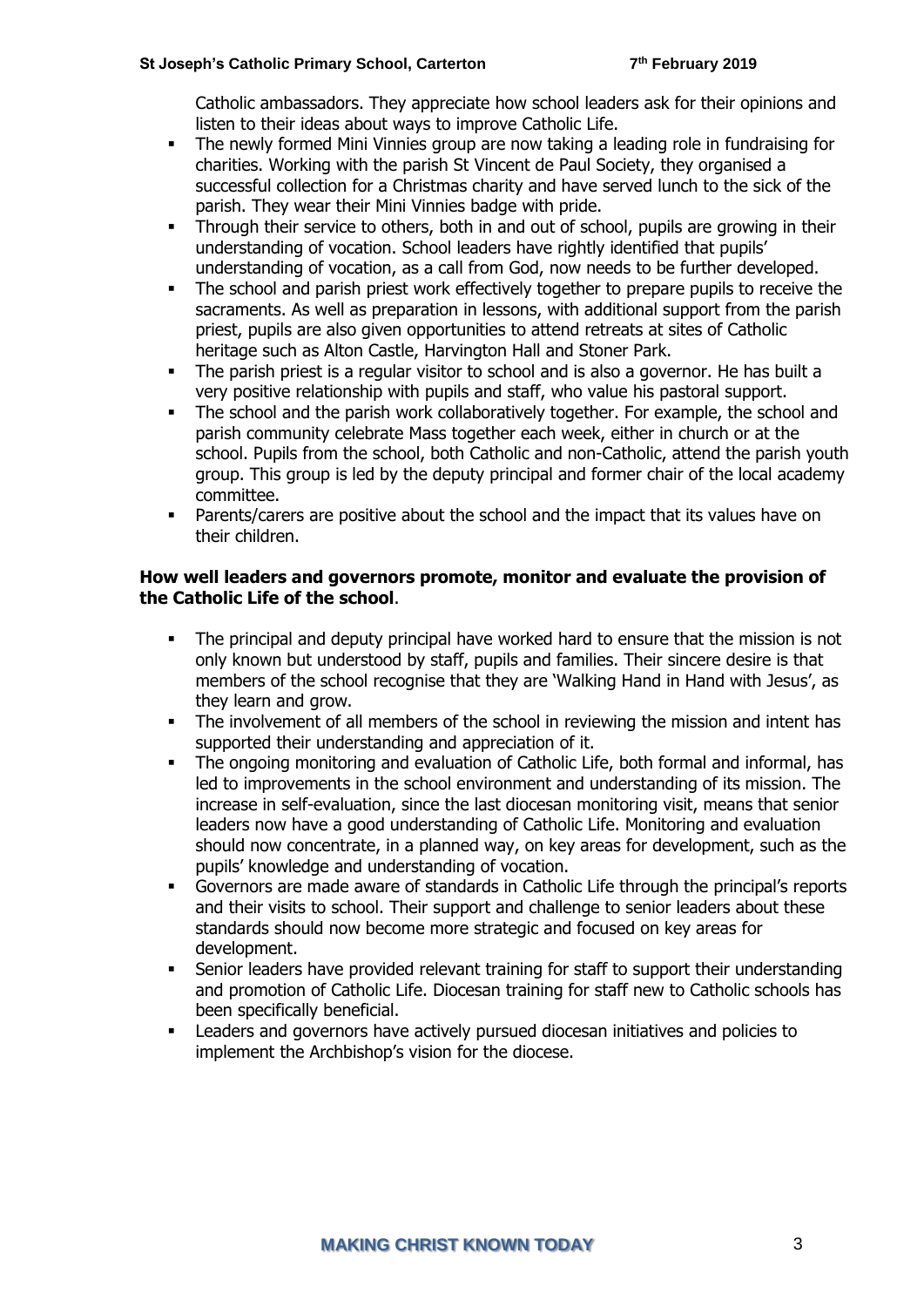## **RELIGIOUS EDUCATION**

| The quality of Religious Education.                                      | <b>Requires</b><br><b>Improvement</b> |
|--------------------------------------------------------------------------|---------------------------------------|
| How well pupils achieve and enjoy their learning in Religious Education. | Requires                              |
|                                                                          | Improvement                           |
| The quality of teaching, learning and assessment in Religious Education. | Requires                              |
|                                                                          | Improvement                           |
| How well leaders and governors promote, monitor and evaluate the         | Requires                              |
| provision for Religious Education.                                       | Improvement                           |

### **How well pupils achieve and enjoy their learning in Religious Education. The quality of teaching, learning and assessment in Religious Education.**

- Staff plan lessons that involve a range of teaching strategies which engage pupils. For example, pupils have the opportunities to learn in Religious Education through drama, art, critical discussion and writing. As a result, most pupils enjoy their learning.
- The introduction of a Religious Education book that is covered and includes the picture of a saint on the front has helped make the subject feel special and important to pupils and staff. The presentation of pupils' work in books is improving and is good in a number of classes. However, it is not consistently good across the school.
- **EXECT** Teachers plan lessons using the diocesan strategy, 'Learning and Growing as People of God.' However, close enough attention is not given to the intended outcomes for each lesson and the expectations for pupils at the end of each unit of work. This means that pupils are not always sufficiently challenged and encouraged to think deeply.
- **EXECT** Although teachers assess pupils work in Religious Education in line with diocesan guidance, the reliability of these assessments is not secure.
- The inclusion of 'British Values' in Religious Education lessons can provide some relevant links. For example, during a lesson about Oscar Romero, the class reflected about how he had respect for the poor. However, their inclusion is often forced and hinders pupils' learning.
- Scripture, especially from the Gospels, is used regularly in lessons throughout the school. Consequently, pupils are growing in their knowledge of bible stories and events. Increasingly, they are able to reflect on the parables such as, 'The Lost Sheep' and 'The Good Samaritan' and apply them to their own lives. They are also able to connect these parables to the CSPP, recognising that the good Samaritan was compassionate and loving.
- **EXECTER 15 Teachers provide feedback to pupils about their work, which often celebrates success** or relates to literacy skills. However, it rarely helps pupils to know their areas for improvement. As a result, pupils are unsure of how to improve their work. Where good quality feedback is being practised by staff this should now be shared with all teachers.
- Some teachers' questioning is good because it develops pupils' thinking and encourages them to make connections to scripture, to explain and justify their thoughts. However, the questioning of pupils seen during the inspection was too often closed and didn't sufficiently develop pupils' ideas.
- One of the additional adults observed in Reception Class skilfully responded to pupils' answers to questions and remodelled phases to rapidly increase their understanding of the Sacrament of Baptism. However, the challenge and support provided by most additional adults did not sufficiently improve pupils' learning.
- Pupils are taught about relationships and sex education using the 'All That I Am' programme.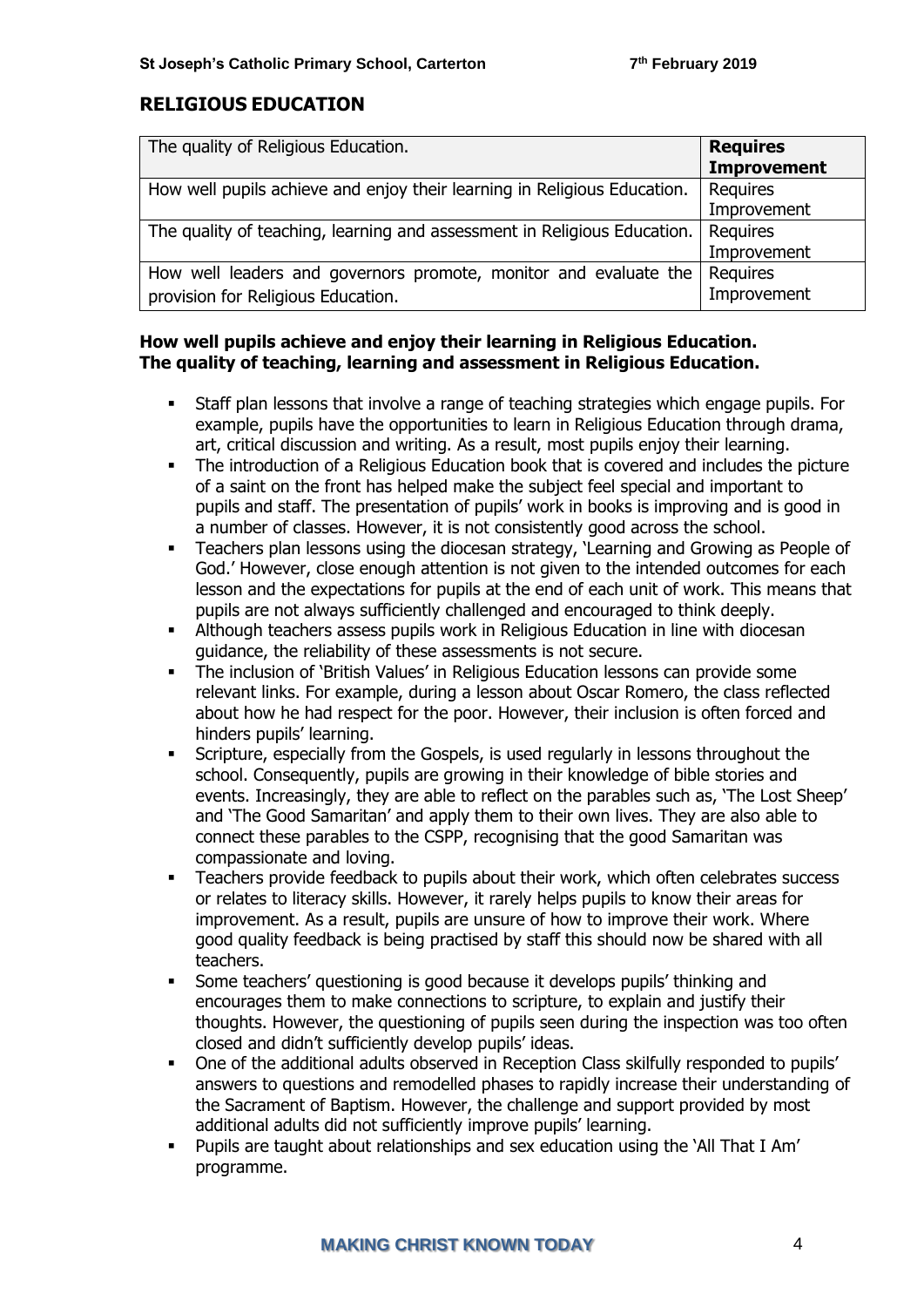#### **How well leaders and governors promote, monitor and evaluate the provision for Religious Education.**

- Seniors leaders and governors have ensured that the minimum of 10% of the curriculum is dedicated to Religious Education.
- Senior leaders, staff and governors are committed to improving Religious Education, which is treated as a core subject and resourced accordingly.
- The Religious Education Subject leader is enthusiastic about the development of the subject and has introduced a number of initiatives to improve standards. However, the impact of some of these initiatives has been minimal.
- Current monitoring has not accurately identified areas that require improvement. A skilful review and revision of teachers' planning and assessment of pupils' achievement by senior leaders is necessary.
- Governors are informed about standards in Religious Education through the subject leader's and principal's reports. However, the school's self-evaluation of standards in teaching and learning is not secure. This is because it is based on inaccurate evaluation of monitoring and assessment judgements.

# **COLLECTIVE WORSHIP**

| The quality of Collective Worship.                                                                    | Good |
|-------------------------------------------------------------------------------------------------------|------|
| How well pupils respond to and participate in the school's Collective<br>Worship.                     | Good |
| The quality of Collective Worship provided by the school.                                             | Good |
| How well leaders and governors promote, monitor and evaluate the<br>provision for Collective Worship. | Good |

### **How well pupils respond to and participate in the school's Collective Worship. The quality of Collective Worship provided by the school.**

- Collective Worship is a planned part of every school day and event during the year and is valued by the whole community. Pupils understand that through prayer they can speak to God about anything and they feel confident that he will listen and respond to them.
- The deputy principal plans worship around key themes, such as the love of God, and the seasons of the Church. She provides useful resources for staff to support Collective Worship in class.
- Mass is celebrated weekly for the school community. Most Masses take place in Church but larger whole school Masses take place in school.
- Pupils generally participate well in Mass and a number of pupils are engaged in an active way through the reading of the liturgy, writing bidding prayers, acting as altar servers and bringing up the offertory. The contribution of the singing and music, led by a very able and enthusiastic member of staff, is a strength of whole school worship. As a result, the celebration of Mass is a meaningful, prayerful experience for most pupils.
- Members of the parish regularly attend school Masses and are made very welcome.
- Pupils have the opportunity to experience prayer in a variety of ways during daily class prayers, longer class worship, house and whole school worship, as well as regular attendance at Mass. As part of these times of prayer they may use traditional prayers, their own written prayers, spontaneous prayer, silence, meditation and scripture. This has increasingly helped them to reflect and respond personally during worship.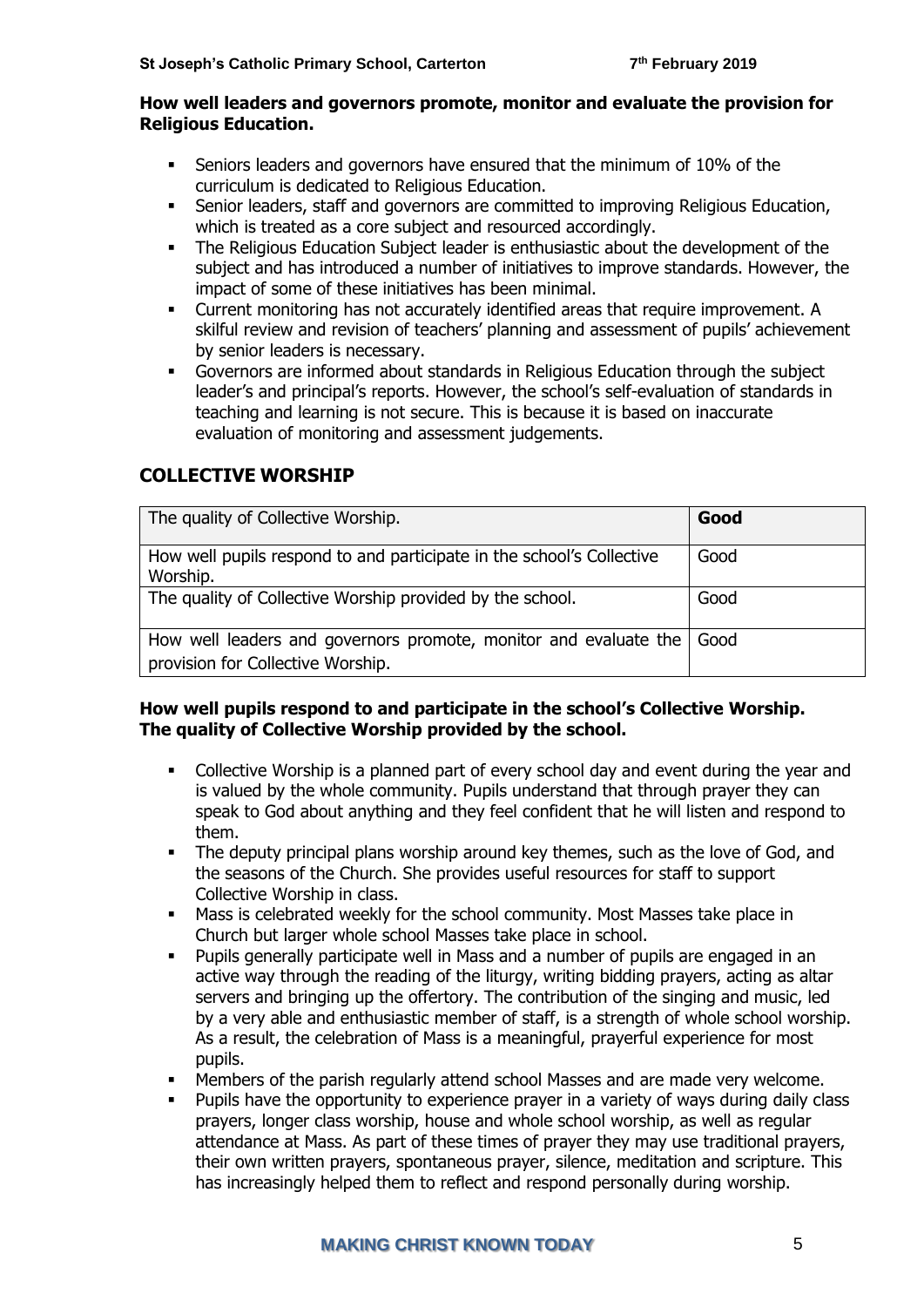#### **St Joseph's Catholic Primary School, Carterton 7**

Where pupils are given the opportunity, they are enthusiastic to lead and sometimes plan acts of worship. The school has accurately identified pupil led Collective Worship to be an area for further development.

#### **How well leaders and governors promote, monitor and evaluate the provision for Collective Worship.**

- **EXECT** Senior leaders have improved and increased the provision of Collective Worship. As a result, it is now fully embedded in the life of the school.
- Collective Worship, for both staff and pupils, is regularly led by the principal and the deputy principal.
- **•** The development of staff Collective Worship, led by senior leaders, has strengthened the faith life of staff. Voluntary worship is very well attended by all staff. In turn, this has enabled staff to lead increasingly spiritual experiences of prayer for pupils. The nurturing of pupils' spiritual development should be developed even further.
- Staff are progressively supporting pupils to lead Collective Worship.
- **EXECT** Senior leaders have evaluated the engagement of parents, carers and members of the community at school Masses and other types of Collective Worship. This has helped them to deliver new and improved opportunities. Parents are well informed about the times of Collective Worship and feel welcome to attend.

# **SCHOOL DETAILS**

| Unique reference number                                                                  | 139532                              |  |
|------------------------------------------------------------------------------------------|-------------------------------------|--|
| Local authority                                                                          | Oxfordshire                         |  |
| This inspection was carried out under canon 806 of Canon Law and under Section 48 of the |                                     |  |
| 2005 Education Act.                                                                      |                                     |  |
| Type of school                                                                           | Primary                             |  |
| School category                                                                          | Academy                             |  |
| Age range                                                                                | 4-11 years                          |  |
| Gender of pupils                                                                         | Mixed                               |  |
| Number of pupils on roll                                                                 | 150                                 |  |
| Appropriate authority                                                                    | The board of directors              |  |
| Chair of local academy committee                                                         | Michele Heath                       |  |
| Principal                                                                                | Lisa Smith                          |  |
| Telephone number                                                                         | 01993 841240                        |  |
| Website address                                                                          | www.stjosephsprimarycarterton.co.uk |  |
| Email address                                                                            | principalsjc@dbmac.org.uk           |  |
| Date of previous inspection                                                              | 19th March 2014                     |  |